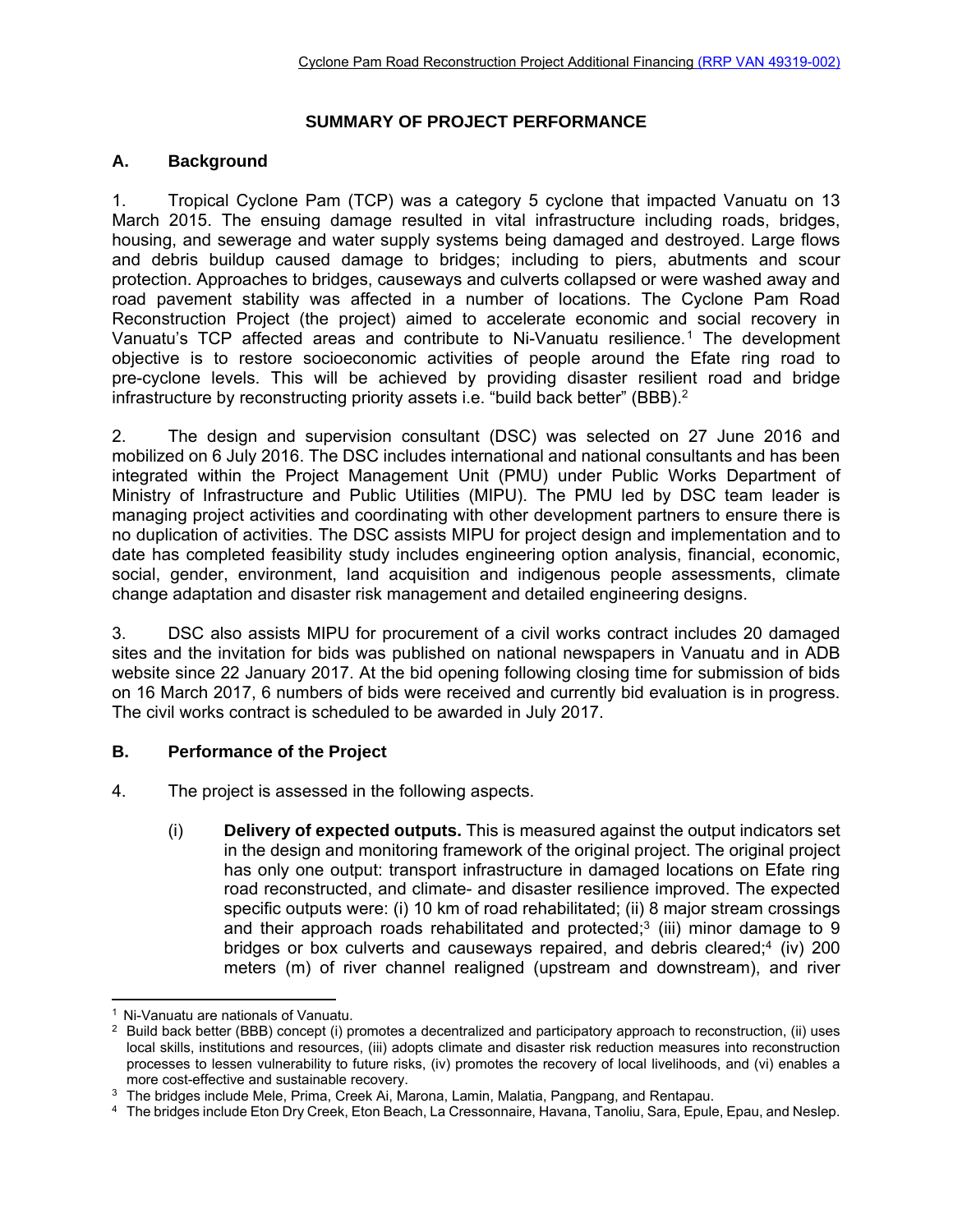training structures constructed; (v) 1,000 m of sealed pavement protected against erosion from storm surge; (vi) 8 km of roadside and cross-road drainage improved; (vii) 6 culvert headwalls reconstructed; (viii) 250 m of guard rail reconstructed; (ix) 180 m of riverbanks protected; (x) a 100 m by 50 m landslide at Klems hill restored, and the road pavement protected; and (xi) a 600 m long concrete longitudinal roadside drain at Klems hill improved. The project is on track to meet its envisaged outcome and rehabilitation and reconstruction of all damaged sites included in the original project are expected to be completed before end of December 2018. The status of realizing project outcomes and achievement of project outputs as at 31 March 2017 against targets in the design and monitoring framework is detailed in Table 1.

(ii) **Satisfactory implementation progress.** The current progress of the project is estimated to be 38% complete in terms of project duration, \$6.4 million (38%) on cumulative contract awards and \$0.94 million (6%) on cumulative disbursements. The examination of the implementation progress is measured on actual contract awards and disbursements against baseline targets as set out at the approval of the project and shown in cumulative contract award and disbursement S-curve in Figure 1. The implementation progress of each activity of the project as of 31 March 2017 is detailed in Table 2.



**Figure 1: Cumulative Contract Award and Disbursement** 

(iii) **Satisfactory compliance with safeguard policy requirements.** The project is category B for environment. Following the environmental assessment and review framework prepared for the project, two environmental assessments were prepared; an assessment covering eastern Efate (12 sites) and an assessment covering western Efate (8 sites). Following review and clearance by ADB these were submitted with the application for environmental permit and foreshore development consent. The assessments have been disclosed on ADB's website. The Department of Environmental Protection and Conservation has issued the environmental permit for the 12 eastern sites and has advised that the decision on the western sites is forthcoming. Environmental safeguards are being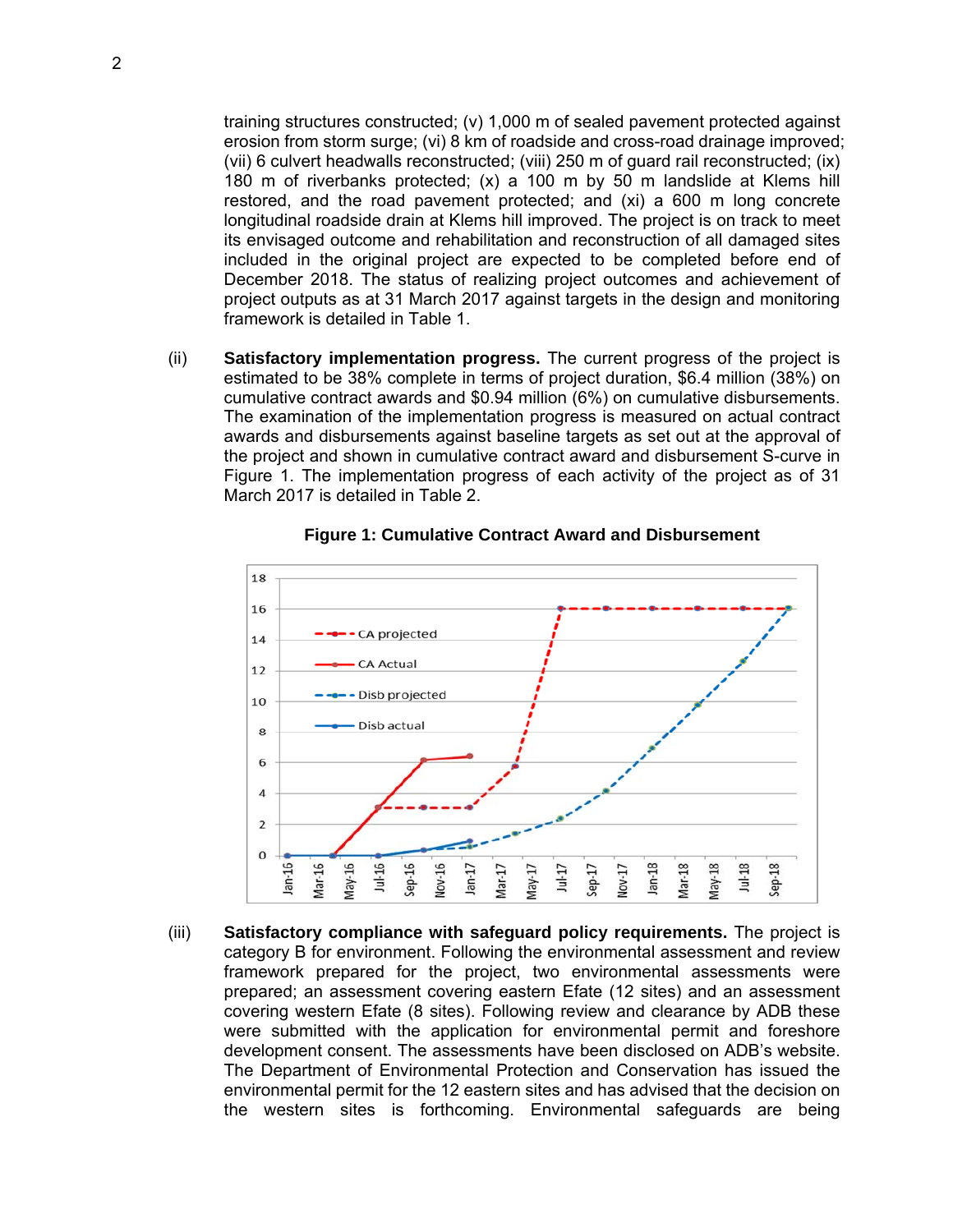implemented in compliance with the Safeguard Policy Statement 2009 (SPS) and national laws and regulations. The project was originally classified *category B* for involuntary resettlement, but was reclassified to *category C.* Its classification as *category C* for indigenous peoples remains the same. The involuntary resettlement safeguard has not been triggered by the project and following the resettlement framework, a due diligence report for land issues has been prepared. The finalized due diligence report (including all memorandum of understanding and third party validation)—based on the detailed designs—has been submitted, cleared and disclosed. Social safeguards are being implemented in compliance with the Safeguard Policy and national laws and regulations.

- (iv) **Successful management of risks.** The PMU led by DSC have managed or mitigated the risks identified during processing and implementation of the project. The successful implementation of the project is not threatened by major risks. The envisaged project risks and actions taken by PMU to mitigate those risks are detailed in Table 3.
- (v) **On track rating.** As of 31 March 2017, the project is rated *on track* with 88.35% contract awards and over 90% disbursement against baseline projections in the project performance rating.

## **C. Cost Overruns and Financing Gaps**

5. The project is not envisaged to face any major cost overruns due to (i) specific input price increase or overall inflation, (ii) increase in taxes and/or duties, and (iii) underestimated costs, and (iv) delays and other implementation issues. However, project might face cost overrun due to potential exchange rate fluctuations against Special Drawing Rights (SDR) under loan financing component of the project. As of 31 March 2017, the total exchange rate fluctuation loss is estimated to be \$403,000. This is currently managed within available project financing and will not trigger as a reason for requesting additional financing to meet any financing gap.

6. The additional financing in this instance is requested for scaling up of the project that is performing well to cover additional works that were identified during detailed geotechnical investigations and surveys of the Efate ring road. The expanded scope includes 4 additional sites of the Efate ring road damaged due to TCP and revision to scope of 2 sites already included in the original project.

## **D. Conclusion**

7. The project is performing well, and the additional financing is warranted to scale up the project to include additional damaged sites that were identified during detailed investigations of the Efate ring road under the project. The expanded scope complies with eligibility criteria for additional financing that it (i) remains technically feasible, economically viable, and financially sound; (ii) accorded as high priority by the government; (iii) consistent with the project's development objectives; and (iv) consistent with the current country operation business plan.

8. Additional financing is the most suitable financing modality for implementing this expanded scope in terms of the designs and implementation arrangement and will enhance outcome of the project. The expanded scope has strong links with the original project that the (i) additional sites are in the same road of the scope for original project, (ii) feasibility study and detailed engineering designs are undertaken by DSC similar to the original project, (iii)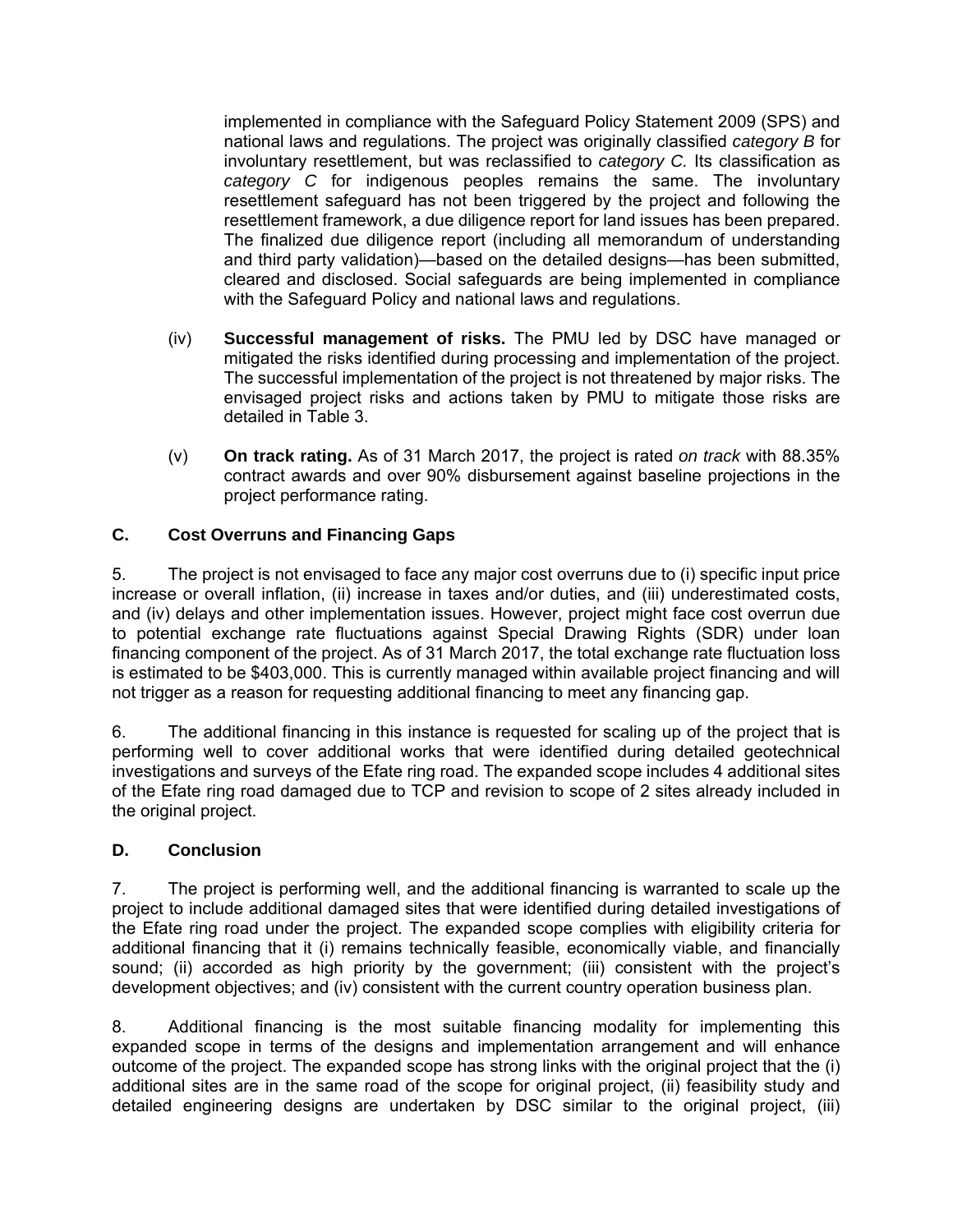procurement of civil works will follows similar to the original project, and (iv) construction supervision will be able to carry out by potentially by the DSC through single source selection procedures following ADB's Procurement Guidelines (2015, as amended from time to time).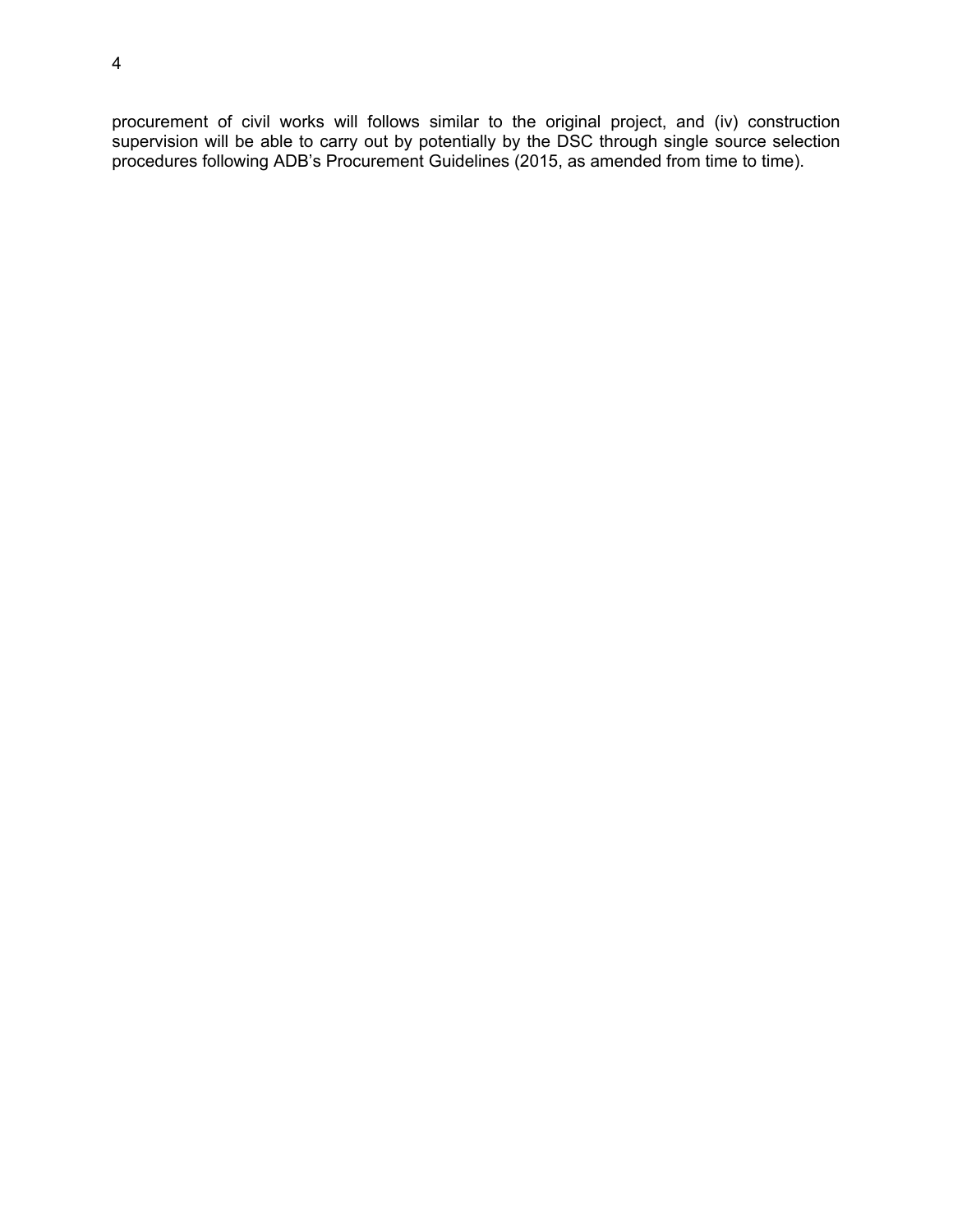| IMPACT: Aligned with accelerated economic and social recovery in Vanuatu's Cyclone Pam affected provinces.<br><b>OUTCOME:</b> Socioeconomic activities restored to pre-cyclone levels<br>OC-1: GDP growth increased from baseline<br>$2015$ GDP = $-0.9%$<br>Target: 3.6% by 2018<br>[Source: VNSO]<br>Achievement: Not yet due<br>OC-2: 130 km of road connected for road users<br>to facilitate trade as evidenced by:<br>a. Reduced travel time to markets to<br>2015 to community market<br>Target: ≤ 110 min by 4WD to community market<br>= 60-110 min by 4WD<br>and Port Vila markets<br>pre-cyclone levels<br>Achievement: Not yet due<br>2015 to Port Vila market =<br>60-110 min by 4WD<br>2015 = Unplanned road<br>b. Reliability of road access to markets and<br>Target: Unplanned road closure reduced from<br>closure for 1 to 2 weeks in<br>tourist destinations restored to pre-cyclone<br>baseline<br>Achievement: Not yet due<br>various locations<br>levels<br>OC3: Travel time restored to pre-cyclone levels:<br>Target: $\leq 10$ min by walking; $\leq 5$ min by bicycle<br>a. To primary school<br>2015 at $<$ 1 km<br>Walk = $5-10$ min<br>Achievement: Not yet due<br>Bicycle = $3-5$ min<br>Target: $\leq 100$ min by bus or by 4WD<br>2015 at $> 4$ km<br>To Port Vila Central Hospital<br>b.<br>$Bus = 100 min$<br>Achievement: Not yet due<br>$4WD = 100$ min<br>$2015 = Up to 70 road$<br>OC4: Incidence of road accidents reduced to at<br>Target: < 70 per year<br>least pre-cyclone levels<br>accident per year<br>Achievement: Not yet due<br>OUTPUT: Transport infrastructure in damaged locations on Efate ring road reconstructed, and climate and disaster-proofed<br>OP-1: Road rehabilitated<br>Not applicable<br>Target: 10 km by 2018<br>Achievement: Not yet due<br>OP-2: Stream crossings and their approach<br>Not applicable<br>Target: 8 by 2018<br>roads, abutments, piers repaired and protected<br>Achievement: Not yet due<br>OP-3: Bridges, box culverts and causeways<br>Target: 9 by 2018<br>Not applicable<br>repaired for minor damages and debris cleared<br>Achievement: Not yet due<br>OP-4: River channel realigned at upstream and<br>Not applicable<br>Target: 200 m by 2018<br>downstream and river training structures<br>Achievement: Not yet due<br>constructed<br>OP-5: Sealed pavement protected against<br>Not applicable<br>Target: 1000 m by 2018<br>erosion from storm surges<br>Achievement: Not yet due<br>OP-6: Road side and cross road drainage<br>Target: 8 km by 2018<br>Not applicable<br>improved<br>Achievement: Not yet due<br>OP-7: Culvert headwalls reconstructed<br>Target: 6 by 2018<br>Not applicable<br>Achievement: Not yet due<br>Target: 250 m by 2018<br>OP-8: Guard rail reconstructed<br>Not applicable<br>Achievement: Not yet due<br>Target: 180 m by 2018<br>OP-9: River banks protected<br>Not applicable<br>Achievement: Not yet due<br>OP-10: Landslide at Klems Hill reinstated<br>Target: 5000 sqm by 2018<br>Not applicable<br>Achievement: Not yet due<br>OP-11: Concrete longitudinal road side drain at<br>Not applicable<br>Target: 600 m by 2018<br>Klems Hill improved<br>Achievement: Not yet due<br>OP-12: Construction workers and roadside<br>Target: 100% of construction workers by 2018<br>Not applicable<br>inhabitants receive education in gender equality<br>Achievement: Not yet due<br>and HIV/AIDS awareness by end of project<br>Not applicable<br>Target: 80% of roadside inhabitants by 2018<br>Achievement: Not yet due<br>OP-13: Women participation in community<br>Not applicable<br>Target: At least 30% by 2018<br>Achievement: 31.5% to date<br>consultations<br>GDP = gross domestic product km = kilometer m = meter min = minutes MIPU = Ministry $OC = 0$ utcome $OP = 0$ utnut sam = | Indicator | <b>Baseline Value and Year</b> | <b>Achievement Against Target</b> |  |  |  |  |  |
|------------------------------------------------------------------------------------------------------------------------------------------------------------------------------------------------------------------------------------------------------------------------------------------------------------------------------------------------------------------------------------------------------------------------------------------------------------------------------------------------------------------------------------------------------------------------------------------------------------------------------------------------------------------------------------------------------------------------------------------------------------------------------------------------------------------------------------------------------------------------------------------------------------------------------------------------------------------------------------------------------------------------------------------------------------------------------------------------------------------------------------------------------------------------------------------------------------------------------------------------------------------------------------------------------------------------------------------------------------------------------------------------------------------------------------------------------------------------------------------------------------------------------------------------------------------------------------------------------------------------------------------------------------------------------------------------------------------------------------------------------------------------------------------------------------------------------------------------------------------------------------------------------------------------------------------------------------------------------------------------------------------------------------------------------------------------------------------------------------------------------------------------------------------------------------------------------------------------------------------------------------------------------------------------------------------------------------------------------------------------------------------------------------------------------------------------------------------------------------------------------------------------------------------------------------------------------------------------------------------------------------------------------------------------------------------------------------------------------------------------------------------------------------------------------------------------------------------------------------------------------------------------------------------------------------------------------------------------------------------------------------------------------------------------------------------------------------------------------------------------------------------------------------------------------------------------------------------------------------------------------------------------------------------------------------------------------------------------------------------------------------------------------------------------------------------------------------------------------------------------------------------------------------------------------------------------------------------------------------------------------------------------------------------------------------------------------------------------------------------------------------------------------------------------------------------------------------|-----------|--------------------------------|-----------------------------------|--|--|--|--|--|
|                                                                                                                                                                                                                                                                                                                                                                                                                                                                                                                                                                                                                                                                                                                                                                                                                                                                                                                                                                                                                                                                                                                                                                                                                                                                                                                                                                                                                                                                                                                                                                                                                                                                                                                                                                                                                                                                                                                                                                                                                                                                                                                                                                                                                                                                                                                                                                                                                                                                                                                                                                                                                                                                                                                                                                                                                                                                                                                                                                                                                                                                                                                                                                                                                                                                                                                                                                                                                                                                                                                                                                                                                                                                                                                                                                                                                                    |           |                                |                                   |  |  |  |  |  |
|                                                                                                                                                                                                                                                                                                                                                                                                                                                                                                                                                                                                                                                                                                                                                                                                                                                                                                                                                                                                                                                                                                                                                                                                                                                                                                                                                                                                                                                                                                                                                                                                                                                                                                                                                                                                                                                                                                                                                                                                                                                                                                                                                                                                                                                                                                                                                                                                                                                                                                                                                                                                                                                                                                                                                                                                                                                                                                                                                                                                                                                                                                                                                                                                                                                                                                                                                                                                                                                                                                                                                                                                                                                                                                                                                                                                                                    |           |                                |                                   |  |  |  |  |  |
|                                                                                                                                                                                                                                                                                                                                                                                                                                                                                                                                                                                                                                                                                                                                                                                                                                                                                                                                                                                                                                                                                                                                                                                                                                                                                                                                                                                                                                                                                                                                                                                                                                                                                                                                                                                                                                                                                                                                                                                                                                                                                                                                                                                                                                                                                                                                                                                                                                                                                                                                                                                                                                                                                                                                                                                                                                                                                                                                                                                                                                                                                                                                                                                                                                                                                                                                                                                                                                                                                                                                                                                                                                                                                                                                                                                                                                    |           |                                |                                   |  |  |  |  |  |
|                                                                                                                                                                                                                                                                                                                                                                                                                                                                                                                                                                                                                                                                                                                                                                                                                                                                                                                                                                                                                                                                                                                                                                                                                                                                                                                                                                                                                                                                                                                                                                                                                                                                                                                                                                                                                                                                                                                                                                                                                                                                                                                                                                                                                                                                                                                                                                                                                                                                                                                                                                                                                                                                                                                                                                                                                                                                                                                                                                                                                                                                                                                                                                                                                                                                                                                                                                                                                                                                                                                                                                                                                                                                                                                                                                                                                                    |           |                                |                                   |  |  |  |  |  |
|                                                                                                                                                                                                                                                                                                                                                                                                                                                                                                                                                                                                                                                                                                                                                                                                                                                                                                                                                                                                                                                                                                                                                                                                                                                                                                                                                                                                                                                                                                                                                                                                                                                                                                                                                                                                                                                                                                                                                                                                                                                                                                                                                                                                                                                                                                                                                                                                                                                                                                                                                                                                                                                                                                                                                                                                                                                                                                                                                                                                                                                                                                                                                                                                                                                                                                                                                                                                                                                                                                                                                                                                                                                                                                                                                                                                                                    |           |                                |                                   |  |  |  |  |  |
|                                                                                                                                                                                                                                                                                                                                                                                                                                                                                                                                                                                                                                                                                                                                                                                                                                                                                                                                                                                                                                                                                                                                                                                                                                                                                                                                                                                                                                                                                                                                                                                                                                                                                                                                                                                                                                                                                                                                                                                                                                                                                                                                                                                                                                                                                                                                                                                                                                                                                                                                                                                                                                                                                                                                                                                                                                                                                                                                                                                                                                                                                                                                                                                                                                                                                                                                                                                                                                                                                                                                                                                                                                                                                                                                                                                                                                    |           |                                |                                   |  |  |  |  |  |
|                                                                                                                                                                                                                                                                                                                                                                                                                                                                                                                                                                                                                                                                                                                                                                                                                                                                                                                                                                                                                                                                                                                                                                                                                                                                                                                                                                                                                                                                                                                                                                                                                                                                                                                                                                                                                                                                                                                                                                                                                                                                                                                                                                                                                                                                                                                                                                                                                                                                                                                                                                                                                                                                                                                                                                                                                                                                                                                                                                                                                                                                                                                                                                                                                                                                                                                                                                                                                                                                                                                                                                                                                                                                                                                                                                                                                                    |           |                                |                                   |  |  |  |  |  |
|                                                                                                                                                                                                                                                                                                                                                                                                                                                                                                                                                                                                                                                                                                                                                                                                                                                                                                                                                                                                                                                                                                                                                                                                                                                                                                                                                                                                                                                                                                                                                                                                                                                                                                                                                                                                                                                                                                                                                                                                                                                                                                                                                                                                                                                                                                                                                                                                                                                                                                                                                                                                                                                                                                                                                                                                                                                                                                                                                                                                                                                                                                                                                                                                                                                                                                                                                                                                                                                                                                                                                                                                                                                                                                                                                                                                                                    |           |                                |                                   |  |  |  |  |  |
|                                                                                                                                                                                                                                                                                                                                                                                                                                                                                                                                                                                                                                                                                                                                                                                                                                                                                                                                                                                                                                                                                                                                                                                                                                                                                                                                                                                                                                                                                                                                                                                                                                                                                                                                                                                                                                                                                                                                                                                                                                                                                                                                                                                                                                                                                                                                                                                                                                                                                                                                                                                                                                                                                                                                                                                                                                                                                                                                                                                                                                                                                                                                                                                                                                                                                                                                                                                                                                                                                                                                                                                                                                                                                                                                                                                                                                    |           |                                |                                   |  |  |  |  |  |
|                                                                                                                                                                                                                                                                                                                                                                                                                                                                                                                                                                                                                                                                                                                                                                                                                                                                                                                                                                                                                                                                                                                                                                                                                                                                                                                                                                                                                                                                                                                                                                                                                                                                                                                                                                                                                                                                                                                                                                                                                                                                                                                                                                                                                                                                                                                                                                                                                                                                                                                                                                                                                                                                                                                                                                                                                                                                                                                                                                                                                                                                                                                                                                                                                                                                                                                                                                                                                                                                                                                                                                                                                                                                                                                                                                                                                                    |           |                                |                                   |  |  |  |  |  |
|                                                                                                                                                                                                                                                                                                                                                                                                                                                                                                                                                                                                                                                                                                                                                                                                                                                                                                                                                                                                                                                                                                                                                                                                                                                                                                                                                                                                                                                                                                                                                                                                                                                                                                                                                                                                                                                                                                                                                                                                                                                                                                                                                                                                                                                                                                                                                                                                                                                                                                                                                                                                                                                                                                                                                                                                                                                                                                                                                                                                                                                                                                                                                                                                                                                                                                                                                                                                                                                                                                                                                                                                                                                                                                                                                                                                                                    |           |                                |                                   |  |  |  |  |  |
|                                                                                                                                                                                                                                                                                                                                                                                                                                                                                                                                                                                                                                                                                                                                                                                                                                                                                                                                                                                                                                                                                                                                                                                                                                                                                                                                                                                                                                                                                                                                                                                                                                                                                                                                                                                                                                                                                                                                                                                                                                                                                                                                                                                                                                                                                                                                                                                                                                                                                                                                                                                                                                                                                                                                                                                                                                                                                                                                                                                                                                                                                                                                                                                                                                                                                                                                                                                                                                                                                                                                                                                                                                                                                                                                                                                                                                    |           |                                |                                   |  |  |  |  |  |
|                                                                                                                                                                                                                                                                                                                                                                                                                                                                                                                                                                                                                                                                                                                                                                                                                                                                                                                                                                                                                                                                                                                                                                                                                                                                                                                                                                                                                                                                                                                                                                                                                                                                                                                                                                                                                                                                                                                                                                                                                                                                                                                                                                                                                                                                                                                                                                                                                                                                                                                                                                                                                                                                                                                                                                                                                                                                                                                                                                                                                                                                                                                                                                                                                                                                                                                                                                                                                                                                                                                                                                                                                                                                                                                                                                                                                                    |           |                                |                                   |  |  |  |  |  |
|                                                                                                                                                                                                                                                                                                                                                                                                                                                                                                                                                                                                                                                                                                                                                                                                                                                                                                                                                                                                                                                                                                                                                                                                                                                                                                                                                                                                                                                                                                                                                                                                                                                                                                                                                                                                                                                                                                                                                                                                                                                                                                                                                                                                                                                                                                                                                                                                                                                                                                                                                                                                                                                                                                                                                                                                                                                                                                                                                                                                                                                                                                                                                                                                                                                                                                                                                                                                                                                                                                                                                                                                                                                                                                                                                                                                                                    |           |                                |                                   |  |  |  |  |  |
|                                                                                                                                                                                                                                                                                                                                                                                                                                                                                                                                                                                                                                                                                                                                                                                                                                                                                                                                                                                                                                                                                                                                                                                                                                                                                                                                                                                                                                                                                                                                                                                                                                                                                                                                                                                                                                                                                                                                                                                                                                                                                                                                                                                                                                                                                                                                                                                                                                                                                                                                                                                                                                                                                                                                                                                                                                                                                                                                                                                                                                                                                                                                                                                                                                                                                                                                                                                                                                                                                                                                                                                                                                                                                                                                                                                                                                    |           |                                |                                   |  |  |  |  |  |
|                                                                                                                                                                                                                                                                                                                                                                                                                                                                                                                                                                                                                                                                                                                                                                                                                                                                                                                                                                                                                                                                                                                                                                                                                                                                                                                                                                                                                                                                                                                                                                                                                                                                                                                                                                                                                                                                                                                                                                                                                                                                                                                                                                                                                                                                                                                                                                                                                                                                                                                                                                                                                                                                                                                                                                                                                                                                                                                                                                                                                                                                                                                                                                                                                                                                                                                                                                                                                                                                                                                                                                                                                                                                                                                                                                                                                                    |           |                                |                                   |  |  |  |  |  |
|                                                                                                                                                                                                                                                                                                                                                                                                                                                                                                                                                                                                                                                                                                                                                                                                                                                                                                                                                                                                                                                                                                                                                                                                                                                                                                                                                                                                                                                                                                                                                                                                                                                                                                                                                                                                                                                                                                                                                                                                                                                                                                                                                                                                                                                                                                                                                                                                                                                                                                                                                                                                                                                                                                                                                                                                                                                                                                                                                                                                                                                                                                                                                                                                                                                                                                                                                                                                                                                                                                                                                                                                                                                                                                                                                                                                                                    |           |                                |                                   |  |  |  |  |  |
|                                                                                                                                                                                                                                                                                                                                                                                                                                                                                                                                                                                                                                                                                                                                                                                                                                                                                                                                                                                                                                                                                                                                                                                                                                                                                                                                                                                                                                                                                                                                                                                                                                                                                                                                                                                                                                                                                                                                                                                                                                                                                                                                                                                                                                                                                                                                                                                                                                                                                                                                                                                                                                                                                                                                                                                                                                                                                                                                                                                                                                                                                                                                                                                                                                                                                                                                                                                                                                                                                                                                                                                                                                                                                                                                                                                                                                    |           |                                |                                   |  |  |  |  |  |
|                                                                                                                                                                                                                                                                                                                                                                                                                                                                                                                                                                                                                                                                                                                                                                                                                                                                                                                                                                                                                                                                                                                                                                                                                                                                                                                                                                                                                                                                                                                                                                                                                                                                                                                                                                                                                                                                                                                                                                                                                                                                                                                                                                                                                                                                                                                                                                                                                                                                                                                                                                                                                                                                                                                                                                                                                                                                                                                                                                                                                                                                                                                                                                                                                                                                                                                                                                                                                                                                                                                                                                                                                                                                                                                                                                                                                                    |           |                                |                                   |  |  |  |  |  |
|                                                                                                                                                                                                                                                                                                                                                                                                                                                                                                                                                                                                                                                                                                                                                                                                                                                                                                                                                                                                                                                                                                                                                                                                                                                                                                                                                                                                                                                                                                                                                                                                                                                                                                                                                                                                                                                                                                                                                                                                                                                                                                                                                                                                                                                                                                                                                                                                                                                                                                                                                                                                                                                                                                                                                                                                                                                                                                                                                                                                                                                                                                                                                                                                                                                                                                                                                                                                                                                                                                                                                                                                                                                                                                                                                                                                                                    |           |                                |                                   |  |  |  |  |  |
|                                                                                                                                                                                                                                                                                                                                                                                                                                                                                                                                                                                                                                                                                                                                                                                                                                                                                                                                                                                                                                                                                                                                                                                                                                                                                                                                                                                                                                                                                                                                                                                                                                                                                                                                                                                                                                                                                                                                                                                                                                                                                                                                                                                                                                                                                                                                                                                                                                                                                                                                                                                                                                                                                                                                                                                                                                                                                                                                                                                                                                                                                                                                                                                                                                                                                                                                                                                                                                                                                                                                                                                                                                                                                                                                                                                                                                    |           |                                |                                   |  |  |  |  |  |
|                                                                                                                                                                                                                                                                                                                                                                                                                                                                                                                                                                                                                                                                                                                                                                                                                                                                                                                                                                                                                                                                                                                                                                                                                                                                                                                                                                                                                                                                                                                                                                                                                                                                                                                                                                                                                                                                                                                                                                                                                                                                                                                                                                                                                                                                                                                                                                                                                                                                                                                                                                                                                                                                                                                                                                                                                                                                                                                                                                                                                                                                                                                                                                                                                                                                                                                                                                                                                                                                                                                                                                                                                                                                                                                                                                                                                                    |           |                                |                                   |  |  |  |  |  |
|                                                                                                                                                                                                                                                                                                                                                                                                                                                                                                                                                                                                                                                                                                                                                                                                                                                                                                                                                                                                                                                                                                                                                                                                                                                                                                                                                                                                                                                                                                                                                                                                                                                                                                                                                                                                                                                                                                                                                                                                                                                                                                                                                                                                                                                                                                                                                                                                                                                                                                                                                                                                                                                                                                                                                                                                                                                                                                                                                                                                                                                                                                                                                                                                                                                                                                                                                                                                                                                                                                                                                                                                                                                                                                                                                                                                                                    |           |                                |                                   |  |  |  |  |  |
|                                                                                                                                                                                                                                                                                                                                                                                                                                                                                                                                                                                                                                                                                                                                                                                                                                                                                                                                                                                                                                                                                                                                                                                                                                                                                                                                                                                                                                                                                                                                                                                                                                                                                                                                                                                                                                                                                                                                                                                                                                                                                                                                                                                                                                                                                                                                                                                                                                                                                                                                                                                                                                                                                                                                                                                                                                                                                                                                                                                                                                                                                                                                                                                                                                                                                                                                                                                                                                                                                                                                                                                                                                                                                                                                                                                                                                    |           |                                |                                   |  |  |  |  |  |
|                                                                                                                                                                                                                                                                                                                                                                                                                                                                                                                                                                                                                                                                                                                                                                                                                                                                                                                                                                                                                                                                                                                                                                                                                                                                                                                                                                                                                                                                                                                                                                                                                                                                                                                                                                                                                                                                                                                                                                                                                                                                                                                                                                                                                                                                                                                                                                                                                                                                                                                                                                                                                                                                                                                                                                                                                                                                                                                                                                                                                                                                                                                                                                                                                                                                                                                                                                                                                                                                                                                                                                                                                                                                                                                                                                                                                                    |           |                                |                                   |  |  |  |  |  |
|                                                                                                                                                                                                                                                                                                                                                                                                                                                                                                                                                                                                                                                                                                                                                                                                                                                                                                                                                                                                                                                                                                                                                                                                                                                                                                                                                                                                                                                                                                                                                                                                                                                                                                                                                                                                                                                                                                                                                                                                                                                                                                                                                                                                                                                                                                                                                                                                                                                                                                                                                                                                                                                                                                                                                                                                                                                                                                                                                                                                                                                                                                                                                                                                                                                                                                                                                                                                                                                                                                                                                                                                                                                                                                                                                                                                                                    |           |                                |                                   |  |  |  |  |  |
|                                                                                                                                                                                                                                                                                                                                                                                                                                                                                                                                                                                                                                                                                                                                                                                                                                                                                                                                                                                                                                                                                                                                                                                                                                                                                                                                                                                                                                                                                                                                                                                                                                                                                                                                                                                                                                                                                                                                                                                                                                                                                                                                                                                                                                                                                                                                                                                                                                                                                                                                                                                                                                                                                                                                                                                                                                                                                                                                                                                                                                                                                                                                                                                                                                                                                                                                                                                                                                                                                                                                                                                                                                                                                                                                                                                                                                    |           |                                |                                   |  |  |  |  |  |
|                                                                                                                                                                                                                                                                                                                                                                                                                                                                                                                                                                                                                                                                                                                                                                                                                                                                                                                                                                                                                                                                                                                                                                                                                                                                                                                                                                                                                                                                                                                                                                                                                                                                                                                                                                                                                                                                                                                                                                                                                                                                                                                                                                                                                                                                                                                                                                                                                                                                                                                                                                                                                                                                                                                                                                                                                                                                                                                                                                                                                                                                                                                                                                                                                                                                                                                                                                                                                                                                                                                                                                                                                                                                                                                                                                                                                                    |           |                                |                                   |  |  |  |  |  |
|                                                                                                                                                                                                                                                                                                                                                                                                                                                                                                                                                                                                                                                                                                                                                                                                                                                                                                                                                                                                                                                                                                                                                                                                                                                                                                                                                                                                                                                                                                                                                                                                                                                                                                                                                                                                                                                                                                                                                                                                                                                                                                                                                                                                                                                                                                                                                                                                                                                                                                                                                                                                                                                                                                                                                                                                                                                                                                                                                                                                                                                                                                                                                                                                                                                                                                                                                                                                                                                                                                                                                                                                                                                                                                                                                                                                                                    |           |                                |                                   |  |  |  |  |  |
|                                                                                                                                                                                                                                                                                                                                                                                                                                                                                                                                                                                                                                                                                                                                                                                                                                                                                                                                                                                                                                                                                                                                                                                                                                                                                                                                                                                                                                                                                                                                                                                                                                                                                                                                                                                                                                                                                                                                                                                                                                                                                                                                                                                                                                                                                                                                                                                                                                                                                                                                                                                                                                                                                                                                                                                                                                                                                                                                                                                                                                                                                                                                                                                                                                                                                                                                                                                                                                                                                                                                                                                                                                                                                                                                                                                                                                    |           |                                |                                   |  |  |  |  |  |
|                                                                                                                                                                                                                                                                                                                                                                                                                                                                                                                                                                                                                                                                                                                                                                                                                                                                                                                                                                                                                                                                                                                                                                                                                                                                                                                                                                                                                                                                                                                                                                                                                                                                                                                                                                                                                                                                                                                                                                                                                                                                                                                                                                                                                                                                                                                                                                                                                                                                                                                                                                                                                                                                                                                                                                                                                                                                                                                                                                                                                                                                                                                                                                                                                                                                                                                                                                                                                                                                                                                                                                                                                                                                                                                                                                                                                                    |           |                                |                                   |  |  |  |  |  |
|                                                                                                                                                                                                                                                                                                                                                                                                                                                                                                                                                                                                                                                                                                                                                                                                                                                                                                                                                                                                                                                                                                                                                                                                                                                                                                                                                                                                                                                                                                                                                                                                                                                                                                                                                                                                                                                                                                                                                                                                                                                                                                                                                                                                                                                                                                                                                                                                                                                                                                                                                                                                                                                                                                                                                                                                                                                                                                                                                                                                                                                                                                                                                                                                                                                                                                                                                                                                                                                                                                                                                                                                                                                                                                                                                                                                                                    |           |                                |                                   |  |  |  |  |  |
|                                                                                                                                                                                                                                                                                                                                                                                                                                                                                                                                                                                                                                                                                                                                                                                                                                                                                                                                                                                                                                                                                                                                                                                                                                                                                                                                                                                                                                                                                                                                                                                                                                                                                                                                                                                                                                                                                                                                                                                                                                                                                                                                                                                                                                                                                                                                                                                                                                                                                                                                                                                                                                                                                                                                                                                                                                                                                                                                                                                                                                                                                                                                                                                                                                                                                                                                                                                                                                                                                                                                                                                                                                                                                                                                                                                                                                    |           |                                |                                   |  |  |  |  |  |
|                                                                                                                                                                                                                                                                                                                                                                                                                                                                                                                                                                                                                                                                                                                                                                                                                                                                                                                                                                                                                                                                                                                                                                                                                                                                                                                                                                                                                                                                                                                                                                                                                                                                                                                                                                                                                                                                                                                                                                                                                                                                                                                                                                                                                                                                                                                                                                                                                                                                                                                                                                                                                                                                                                                                                                                                                                                                                                                                                                                                                                                                                                                                                                                                                                                                                                                                                                                                                                                                                                                                                                                                                                                                                                                                                                                                                                    |           |                                |                                   |  |  |  |  |  |
|                                                                                                                                                                                                                                                                                                                                                                                                                                                                                                                                                                                                                                                                                                                                                                                                                                                                                                                                                                                                                                                                                                                                                                                                                                                                                                                                                                                                                                                                                                                                                                                                                                                                                                                                                                                                                                                                                                                                                                                                                                                                                                                                                                                                                                                                                                                                                                                                                                                                                                                                                                                                                                                                                                                                                                                                                                                                                                                                                                                                                                                                                                                                                                                                                                                                                                                                                                                                                                                                                                                                                                                                                                                                                                                                                                                                                                    |           |                                |                                   |  |  |  |  |  |
|                                                                                                                                                                                                                                                                                                                                                                                                                                                                                                                                                                                                                                                                                                                                                                                                                                                                                                                                                                                                                                                                                                                                                                                                                                                                                                                                                                                                                                                                                                                                                                                                                                                                                                                                                                                                                                                                                                                                                                                                                                                                                                                                                                                                                                                                                                                                                                                                                                                                                                                                                                                                                                                                                                                                                                                                                                                                                                                                                                                                                                                                                                                                                                                                                                                                                                                                                                                                                                                                                                                                                                                                                                                                                                                                                                                                                                    |           |                                |                                   |  |  |  |  |  |
|                                                                                                                                                                                                                                                                                                                                                                                                                                                                                                                                                                                                                                                                                                                                                                                                                                                                                                                                                                                                                                                                                                                                                                                                                                                                                                                                                                                                                                                                                                                                                                                                                                                                                                                                                                                                                                                                                                                                                                                                                                                                                                                                                                                                                                                                                                                                                                                                                                                                                                                                                                                                                                                                                                                                                                                                                                                                                                                                                                                                                                                                                                                                                                                                                                                                                                                                                                                                                                                                                                                                                                                                                                                                                                                                                                                                                                    |           |                                |                                   |  |  |  |  |  |
|                                                                                                                                                                                                                                                                                                                                                                                                                                                                                                                                                                                                                                                                                                                                                                                                                                                                                                                                                                                                                                                                                                                                                                                                                                                                                                                                                                                                                                                                                                                                                                                                                                                                                                                                                                                                                                                                                                                                                                                                                                                                                                                                                                                                                                                                                                                                                                                                                                                                                                                                                                                                                                                                                                                                                                                                                                                                                                                                                                                                                                                                                                                                                                                                                                                                                                                                                                                                                                                                                                                                                                                                                                                                                                                                                                                                                                    |           |                                |                                   |  |  |  |  |  |
|                                                                                                                                                                                                                                                                                                                                                                                                                                                                                                                                                                                                                                                                                                                                                                                                                                                                                                                                                                                                                                                                                                                                                                                                                                                                                                                                                                                                                                                                                                                                                                                                                                                                                                                                                                                                                                                                                                                                                                                                                                                                                                                                                                                                                                                                                                                                                                                                                                                                                                                                                                                                                                                                                                                                                                                                                                                                                                                                                                                                                                                                                                                                                                                                                                                                                                                                                                                                                                                                                                                                                                                                                                                                                                                                                                                                                                    |           |                                |                                   |  |  |  |  |  |
|                                                                                                                                                                                                                                                                                                                                                                                                                                                                                                                                                                                                                                                                                                                                                                                                                                                                                                                                                                                                                                                                                                                                                                                                                                                                                                                                                                                                                                                                                                                                                                                                                                                                                                                                                                                                                                                                                                                                                                                                                                                                                                                                                                                                                                                                                                                                                                                                                                                                                                                                                                                                                                                                                                                                                                                                                                                                                                                                                                                                                                                                                                                                                                                                                                                                                                                                                                                                                                                                                                                                                                                                                                                                                                                                                                                                                                    |           |                                |                                   |  |  |  |  |  |
|                                                                                                                                                                                                                                                                                                                                                                                                                                                                                                                                                                                                                                                                                                                                                                                                                                                                                                                                                                                                                                                                                                                                                                                                                                                                                                                                                                                                                                                                                                                                                                                                                                                                                                                                                                                                                                                                                                                                                                                                                                                                                                                                                                                                                                                                                                                                                                                                                                                                                                                                                                                                                                                                                                                                                                                                                                                                                                                                                                                                                                                                                                                                                                                                                                                                                                                                                                                                                                                                                                                                                                                                                                                                                                                                                                                                                                    |           |                                |                                   |  |  |  |  |  |
|                                                                                                                                                                                                                                                                                                                                                                                                                                                                                                                                                                                                                                                                                                                                                                                                                                                                                                                                                                                                                                                                                                                                                                                                                                                                                                                                                                                                                                                                                                                                                                                                                                                                                                                                                                                                                                                                                                                                                                                                                                                                                                                                                                                                                                                                                                                                                                                                                                                                                                                                                                                                                                                                                                                                                                                                                                                                                                                                                                                                                                                                                                                                                                                                                                                                                                                                                                                                                                                                                                                                                                                                                                                                                                                                                                                                                                    |           |                                |                                   |  |  |  |  |  |
|                                                                                                                                                                                                                                                                                                                                                                                                                                                                                                                                                                                                                                                                                                                                                                                                                                                                                                                                                                                                                                                                                                                                                                                                                                                                                                                                                                                                                                                                                                                                                                                                                                                                                                                                                                                                                                                                                                                                                                                                                                                                                                                                                                                                                                                                                                                                                                                                                                                                                                                                                                                                                                                                                                                                                                                                                                                                                                                                                                                                                                                                                                                                                                                                                                                                                                                                                                                                                                                                                                                                                                                                                                                                                                                                                                                                                                    |           |                                |                                   |  |  |  |  |  |
|                                                                                                                                                                                                                                                                                                                                                                                                                                                                                                                                                                                                                                                                                                                                                                                                                                                                                                                                                                                                                                                                                                                                                                                                                                                                                                                                                                                                                                                                                                                                                                                                                                                                                                                                                                                                                                                                                                                                                                                                                                                                                                                                                                                                                                                                                                                                                                                                                                                                                                                                                                                                                                                                                                                                                                                                                                                                                                                                                                                                                                                                                                                                                                                                                                                                                                                                                                                                                                                                                                                                                                                                                                                                                                                                                                                                                                    |           |                                |                                   |  |  |  |  |  |
|                                                                                                                                                                                                                                                                                                                                                                                                                                                                                                                                                                                                                                                                                                                                                                                                                                                                                                                                                                                                                                                                                                                                                                                                                                                                                                                                                                                                                                                                                                                                                                                                                                                                                                                                                                                                                                                                                                                                                                                                                                                                                                                                                                                                                                                                                                                                                                                                                                                                                                                                                                                                                                                                                                                                                                                                                                                                                                                                                                                                                                                                                                                                                                                                                                                                                                                                                                                                                                                                                                                                                                                                                                                                                                                                                                                                                                    |           |                                |                                   |  |  |  |  |  |
|                                                                                                                                                                                                                                                                                                                                                                                                                                                                                                                                                                                                                                                                                                                                                                                                                                                                                                                                                                                                                                                                                                                                                                                                                                                                                                                                                                                                                                                                                                                                                                                                                                                                                                                                                                                                                                                                                                                                                                                                                                                                                                                                                                                                                                                                                                                                                                                                                                                                                                                                                                                                                                                                                                                                                                                                                                                                                                                                                                                                                                                                                                                                                                                                                                                                                                                                                                                                                                                                                                                                                                                                                                                                                                                                                                                                                                    |           |                                |                                   |  |  |  |  |  |

## **Table 1: Status of Project Outcomes and Outputs as of 31 March 2017**

meter, min = minutes, MIPU = Ministry, OC = outcome,  $\overline{OP}$  = output, sqm square meter, VNSO = Vanuatu National Statistics Office, WD = wheel drive.

Source: Asian Development Bank and Project Management Unit, Ministry of Infrastructure and Public Utilities.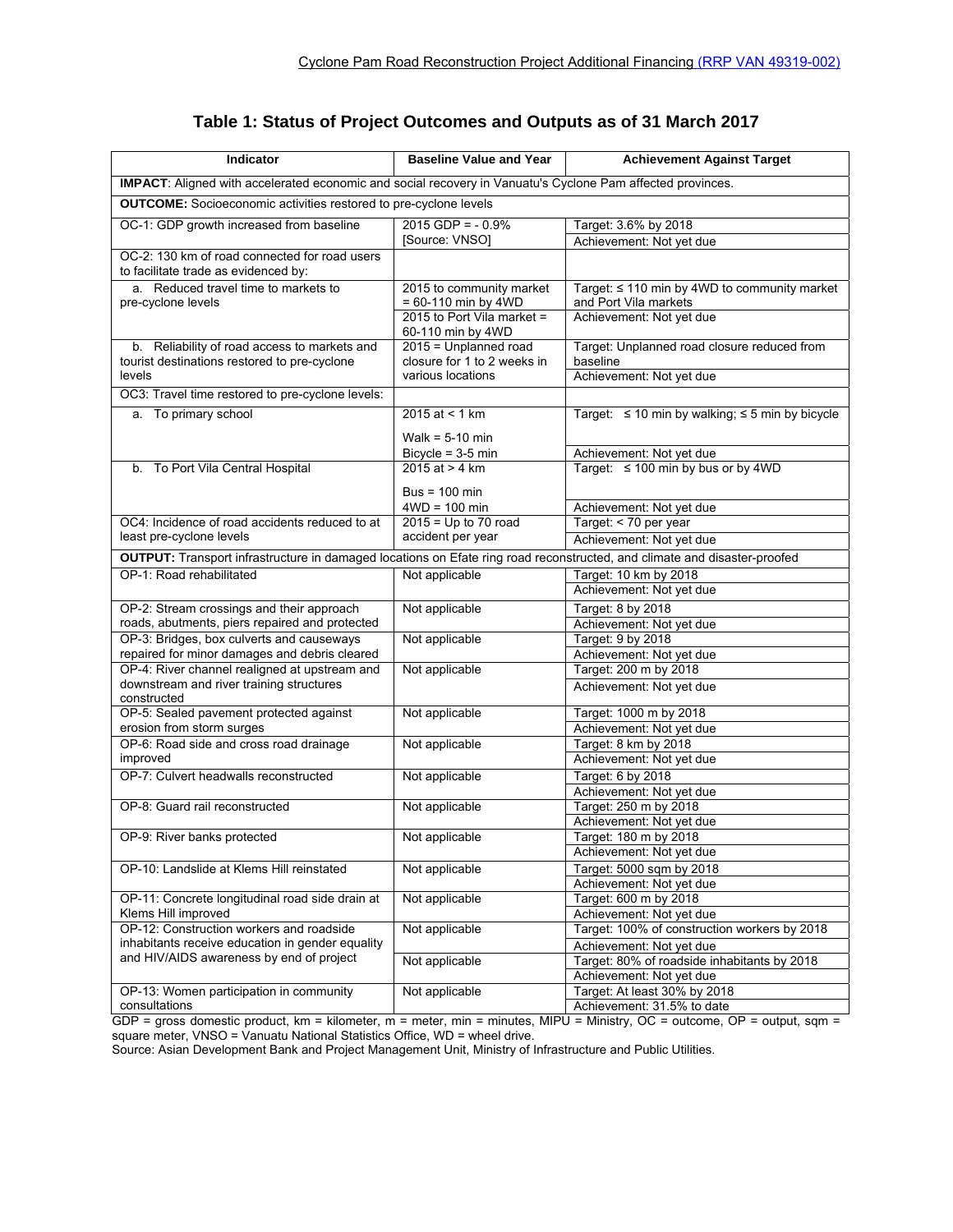| Activity         |                                                                        | 2016           |    |    | 2017           |                |    |                | 2018 |                | Assigned | Actual                      | Weighted                |                 |
|------------------|------------------------------------------------------------------------|----------------|----|----|----------------|----------------|----|----------------|------|----------------|----------|-----------------------------|-------------------------|-----------------|
|                  |                                                                        | Q <sub>1</sub> | Q2 | Q3 | Q <sub>4</sub> | Q <sub>1</sub> | Q2 | Q <sub>3</sub> | Q4   | Q <sub>1</sub> | Q2       | Weight<br>$\overline{1\%1}$ | Progress<br>$N^{\circ}$ | Progress<br>[%] |
| Α.               | <b>DMF Output</b>                                                      |                |    |    |                |                |    |                |      |                |          |                             |                         |                 |
| 1.               | Project management and supervision                                     |                |    |    |                |                |    |                |      |                |          | 15%                         | 59%                     | 8.8%            |
| 1.1              | Recruit design supervision consultants                                 |                |    |    |                |                |    |                |      |                |          | 5%                          | 80%                     | 4.0%            |
| 1.2              | Prepare inception report and an implementation plan                    |                |    |    |                |                |    |                |      |                |          | $1\%$                       | 100%                    | 1.0%            |
| 1.3              | Prepare communication strategy and communication plan<br>and implement |                |    |    |                |                |    |                |      |                |          | 4%                          | 55%                     | 2.2%            |
| 1.4              | Oversee environment management activities                              |                |    |    |                |                |    |                |      |                |          | 4%                          | 40%                     | 1.6%            |
| 1.5              | Prepare project completion report                                      |                |    |    |                |                |    |                |      |                |          | $1\%$                       | $0\%$                   | $0.0\%$         |
| 2.               | Reconstruction of damaged infrastructure                               |                |    |    |                |                |    |                |      |                |          | 85%                         | 23%                     | 19.9%           |
| $\overline{2.1}$ | Conduct topographical survey of all subprojects                        |                |    |    |                |                |    |                |      |                |          | 2%                          | 100%                    | 2.0%            |
| 2.2              | Conduct feasibility study of all subprojects                           |                |    |    |                |                |    |                |      |                |          | 7%                          | 100%                    | 7.0%            |
| 2.3              | Prepare detailed engineering designs of all subprojects                |                |    |    |                |                |    |                |      |                |          | 7%                          | 100%                    | 7.0%            |
| 2.4              | Prepare bid documents                                                  |                |    |    |                |                |    |                |      |                |          | 3%                          | 90%                     | 2.7%            |
| 2.5              | Carry out bidding and bid evaluation                                   |                |    |    |                |                |    |                |      |                |          | 6%                          | 20%                     | 1.2%            |
| 2.6              | Award civil works contracts                                            |                |    |    |                |                |    |                |      |                |          | 2%                          | $0\%$                   | $0.0\%$         |
| 2.7              | Reconstruct civil works                                                |                |    |    |                |                |    |                |      |                |          | 58%                         | $0.0\%$                 | 0.0%            |
| В.               | <b>Milestones</b>                                                      |                |    |    |                |                |    |                |      |                |          |                             |                         |                 |
| 1.               | Inception Mission and Inception Report                                 |                |    |    |                |                |    |                |      |                |          |                             |                         |                 |
| 2.               | Annual and/or mid-term review                                          |                |    |    |                |                |    |                |      |                |          |                             |                         |                 |
| 3.               | Quarterly progress report                                              |                |    |    |                |                |    |                |      |                |          |                             |                         |                 |
| 4.               | Project completion report                                              |                |    |    |                |                |    |                |      |                |          |                             |                         |                 |
|                  | <b>TOTAL Implementation Progress</b>                                   |                |    |    |                |                |    |                |      |                |          |                             |                         | 28.7%           |
|                  | Elapsed Time (months)                                                  |                |    |    |                |                |    |                |      |                |          | 24                          | 9                       | 37.5%           |

## **Table 2: Project Implementation Progress as of 31 March 2017**

DMF = design and monitoring framework.

Source: Project Management Unit, Ministry of Infrastructure and Public Utilities.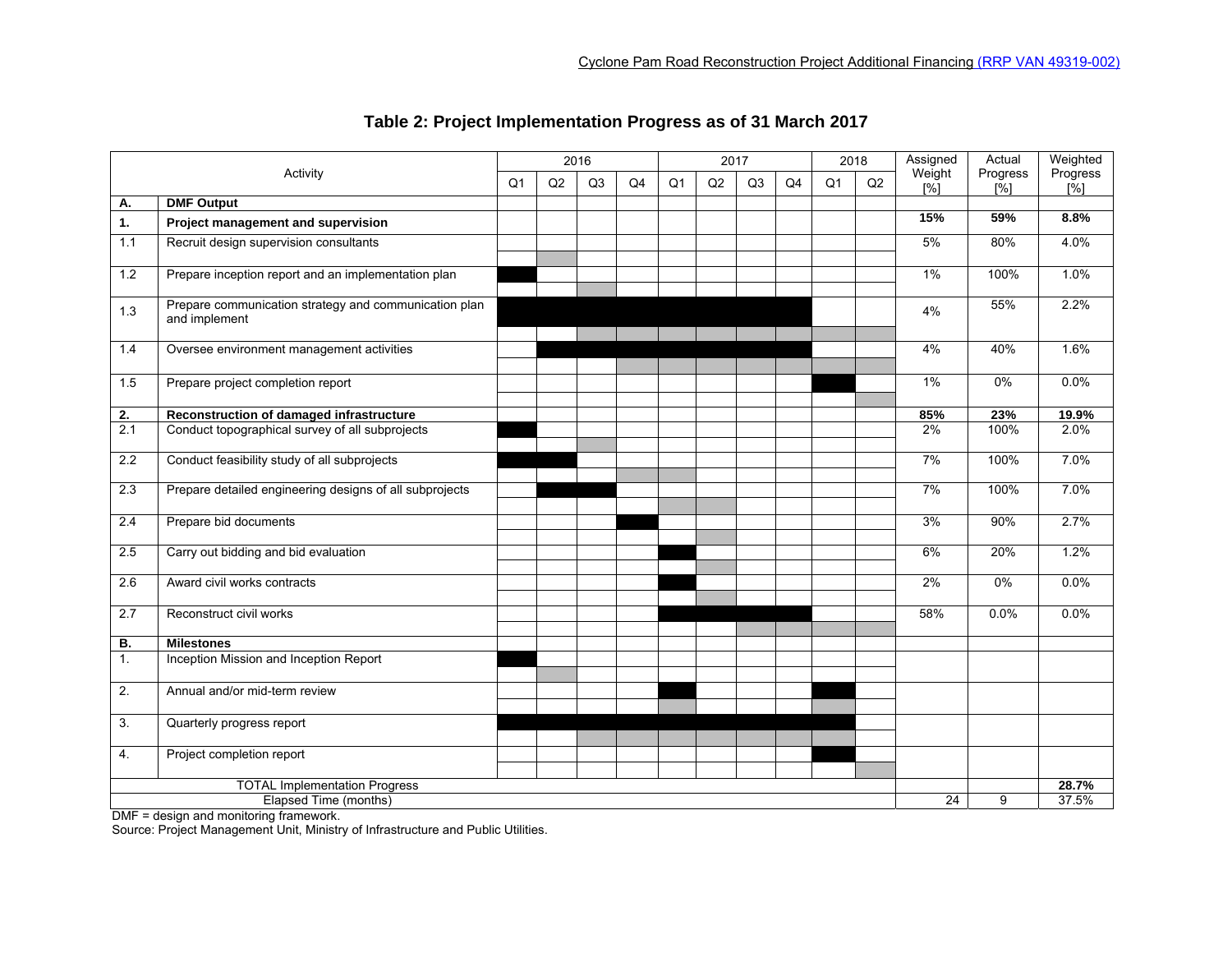# **Table 3: Status of Project Risks and Management as of 31 March 2017**

| <b>Risk Description</b>                                                                                                                                                                                                         | <b>Risk</b>       | <b>Risk Management Plan</b>                                                                                                                                                                                                                                                                                                                                                                                                                                                                                                                                                                                                                                                           | <b>Status</b>                                                                                                                                                                                                                                                                                                                        |  |  |  |
|---------------------------------------------------------------------------------------------------------------------------------------------------------------------------------------------------------------------------------|-------------------|---------------------------------------------------------------------------------------------------------------------------------------------------------------------------------------------------------------------------------------------------------------------------------------------------------------------------------------------------------------------------------------------------------------------------------------------------------------------------------------------------------------------------------------------------------------------------------------------------------------------------------------------------------------------------------------|--------------------------------------------------------------------------------------------------------------------------------------------------------------------------------------------------------------------------------------------------------------------------------------------------------------------------------------|--|--|--|
|                                                                                                                                                                                                                                 | <b>Assessment</b> |                                                                                                                                                                                                                                                                                                                                                                                                                                                                                                                                                                                                                                                                                       | 31 March 2017                                                                                                                                                                                                                                                                                                                        |  |  |  |
| Political economy and stability<br>The COM has approved the NRESP,<br>but following the 2012 elections,<br>there have been five unsuccessful<br>and two successful motions of a vote<br>of no confidence in the government.     | Medium            | The latest vote of no confidence was in May 2015, which led to<br>change in the government. A second vote of no confidence in<br>the same month was defeated by the new government, which<br>appears to have a good majority and is likely to provide some<br>political stability. However, there are bribery charges pending<br>against 16 of the new government's members of Parliament.<br>The new minister for MIPU has suspended the director general<br>indefinitely. Development partners will continue dialogue with<br>the PRC established by the COM, which is the ultimate<br>decision-making body of the NRESP.                                                           | There were two no-confidence motions against the<br>government in December 2016, with only one moving to<br>a vote, which was defeated.                                                                                                                                                                                              |  |  |  |
| Coordination<br>Weak interagency and development<br>partner coordination may undermine<br>effective implementation of the<br>NRESP.                                                                                             | Medium            | The government (through the COM) has established the PRC to<br>quide the NRESP. It will act as the policy-making and project<br>approval body and provide guidance to line agencies on NRESP<br>reconstruction, and will coordinate with line agencies to<br>formulate, implement and monitor the program.                                                                                                                                                                                                                                                                                                                                                                            | The PRC has had little involvement in the project to<br>date. It is being implemented by MIPU, with regular<br>reporting to the PMO, through normal government<br>processes.                                                                                                                                                         |  |  |  |
| <b>Technical design</b><br>The effects of climate change and<br>disaster could damage new and<br>reconstructed infrastructure if<br>designs are not resilient to disaster<br>and climate.                                       | Medium            | Given the damage caused by storm surge and flood flows, the<br>project will mitigate this risk by requiring conservative design<br>assumptions regarding sea level rise and hydrology, and will<br>require the use of quality materials and international<br>construction standards. Disaster-resilient and climate-proof<br>features will be included in the detailed engineering designs.                                                                                                                                                                                                                                                                                           | Sea level rise has accounted for a 50 year design<br>horizon and climate change effects were factored into<br>the hydrology assessments. This has been<br>determinative in producing the engineering design                                                                                                                          |  |  |  |
| Project management and<br>implementation capacity<br>Weak project management and low<br>implementation capacity of MIPU will<br>delay the project, including timely<br>completion of due diligence required<br>for subprojects. | High              | To expedite implementation, the project will support MIPU with<br>international and national DSCs to undertake project<br>management, feasibility studies, climate change adaptation and<br>disaster risk management, engineering design, procurement,<br>financial management, safeguards, construction supervision,<br>monitoring and evaluation and reporting. The DSCs will be<br>integrated into MIPU's engineering unit and will build capacity of<br>MIPU staff. The PMU will assist MIPU in the establishment of<br>CAC to redress grievances. ADB will assist MFEM and MIPU in<br>procurement, disbursement, financial management and<br>safeguards policies and procedures. | All deliverables have been achieved on time by the<br>DSC. The DSC worked with MIPU to establish an<br>internal Infrastructure Working Group (IWG) to advise<br>the DSC. Working with MIPU, CLC's have been<br>established. Better co-ordination between MFEM and<br>MIPU on shared accounting processes would improve<br>expediency |  |  |  |
| Low procurement and contract<br>management capacity of MIPU.                                                                                                                                                                    | Medium            | The project will provide adequate consulting support to MIPU in<br>procurement and contract management, and assist in the<br>monitoring of progress, including resolving contractual and<br>technical issues under the ongoing contracts to ensure their<br>timely completion to specified standards and specifications.<br>Under ongoing projects <sup>a</sup> four engineers from MIPU attended<br>Modules 1 and FIDIC workshop for 4 days in Suva, Fiji to<br>familiarize themselves with conditions of contract for civil works<br>contracts.                                                                                                                                     | Procurement undertaken by the DSC, in consultation<br>with MIPU. Contract management of the construction<br>will also be undertaken by the DSC, in consultation with<br>MIPU, who will remain as Engineer to the contract.                                                                                                           |  |  |  |
| Low implementation capacity of<br>national contractors may delay<br>large-scale civil works within the<br>scheduled period                                                                                                      | High              |                                                                                                                                                                                                                                                                                                                                                                                                                                                                                                                                                                                                                                                                                       | The DSCs conducted a national contractor capacity<br>assessment, which confirmed that national contractors<br>don't have the capacity to implement large-scale<br>contracts in Vanuatu, but could operate successfully as                                                                                                            |  |  |  |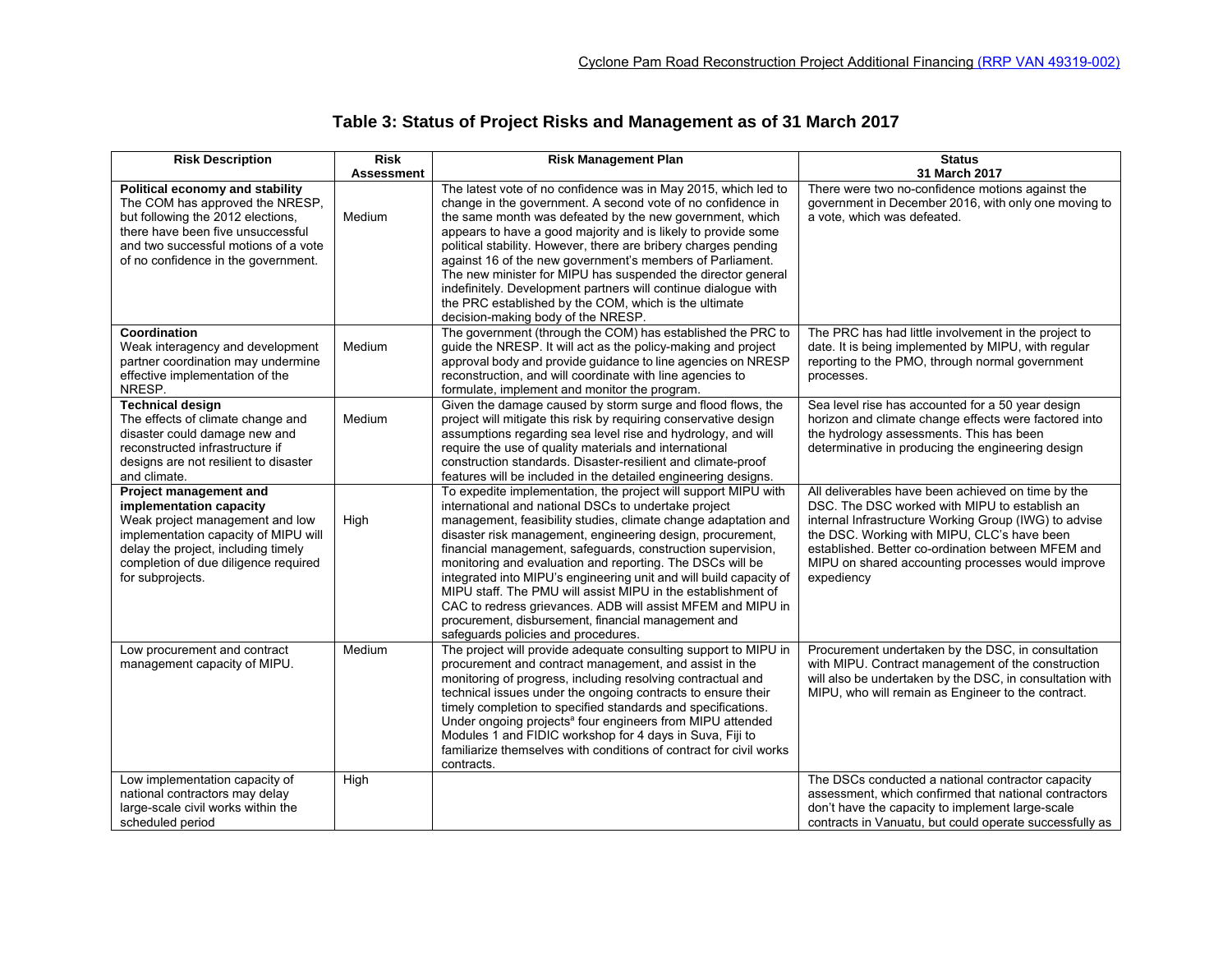| <b>Risk Description</b>                                                                                                                            | <b>Risk</b><br><b>Assessment</b> | <b>Risk Management Plan</b>                                                                                                                                   | <b>Status</b><br>31 March 2017                                                                                                                                                                                                                                                                                                                               |
|----------------------------------------------------------------------------------------------------------------------------------------------------|----------------------------------|---------------------------------------------------------------------------------------------------------------------------------------------------------------|--------------------------------------------------------------------------------------------------------------------------------------------------------------------------------------------------------------------------------------------------------------------------------------------------------------------------------------------------------------|
|                                                                                                                                                    |                                  |                                                                                                                                                               | subcontractors.                                                                                                                                                                                                                                                                                                                                              |
| Governance (Public Financial<br>Management)<br>Compliance with the financial<br>management system may not be<br>satisfactory.                      | High                             |                                                                                                                                                               | The DSC has consulted the Office of the Auditor<br>General and is working with PWD accounts and MFEM<br>to ensure that the 2016 audit will be undertaken in<br>accordance with ADB financial requirements. The OAG<br>propose to undertake the audit themselves and are<br>familiar with the requirements                                                    |
| <b>Governance (Procurement)</b><br>MIPU staff lacks significant<br>experience with ADB procurement<br>policies and procedures.                     | Medium                           |                                                                                                                                                               | The DSC has undertaken the preparation of all bidding<br>documents, in consultation with MIPU and ADB, to<br>ensure that all ADB policies and procedures are<br>followed                                                                                                                                                                                     |
| Potential project implementation<br>delays due to slow engagement of<br>DSCs.                                                                      | Medium                           |                                                                                                                                                               | Recruitment of the DSC was delayed by more than 3<br>months in 2016, commencing on 6 July 2016.                                                                                                                                                                                                                                                              |
| <b>Corruption (Governance)</b><br>MIPU lacks an effective<br>anticorruption strategy or action plan.                                               | Medium                           | The PMU DSCs will prepare an anticorruption strategy and<br>action plan for agencies involved in the tender evaluation and<br>contractor selection processes. | The development of an anti-corruption strategy was not<br>included in the DSC's TOR. However, the DSC<br>operates under an anti-bribery policy and all actions<br>related to the tender are following both the<br>government's and ADB's procurement policies.                                                                                               |
| Given cultural issues, bribes and<br>corruption could be accepted as<br>standard practice, particularly among<br>members of the same island group. | Medium                           |                                                                                                                                                               | MIPU and the PMU will support anticorruption efforts<br>and transparency through wide consultation on major<br>decisions regarding subproject selection and<br>implementation.                                                                                                                                                                               |
| Corruption-related issues may arise<br>covering all aspects of project<br>project-financed activities.                                             | Medium                           |                                                                                                                                                               | Under the oversight of MIPU and the PRC, the DSC's<br>own company policies require them to to promote<br>transparency. Disclosure on the use of project funds will<br>be required by MFEM and MIPU. The DSC will oversee<br>and report on compliance with social, technical and<br>legal aspects of project activities, including redress for<br>grievances. |
| Neither MIPU nor the Ombudsman<br>Office has a mechanism in place to<br>review procurement-related<br>complaints.                                  | Medium                           |                                                                                                                                                               | DSC will assist MIPU and PRC to respond to any<br>complaints that arise, in accordance with MIPU and<br>ADB policy                                                                                                                                                                                                                                           |
| Other risks                                                                                                                                        |                                  |                                                                                                                                                               |                                                                                                                                                                                                                                                                                                                                                              |
| Lack of suitable construction<br>materials may lead to delays in<br>construction.                                                                  | Medium                           |                                                                                                                                                               | Vanuatu lacks hard aggregates for concrete and<br>sealing. The contractor will source locally available and<br>import materials as necessary, from neighboring<br>countries for civil works as needed.                                                                                                                                                       |
| Lack of sustainability of transport<br>infrastructure.                                                                                             | Medium                           |                                                                                                                                                               | The assets completed under the project will remain the<br>responsibility of MIPU. The DSC has prepared a 5-year<br>routine and periodic maintenance plan for the new<br>assets on the Efafe ring road to assist with government<br>budgeting. MIPU currently has in place<br>community-based labor-intensive contracts for the<br>Efate ring road.           |
| Further natural disasters and the                                                                                                                  | Medium                           |                                                                                                                                                               | The underlying principle of the government's NRESP is                                                                                                                                                                                                                                                                                                        |